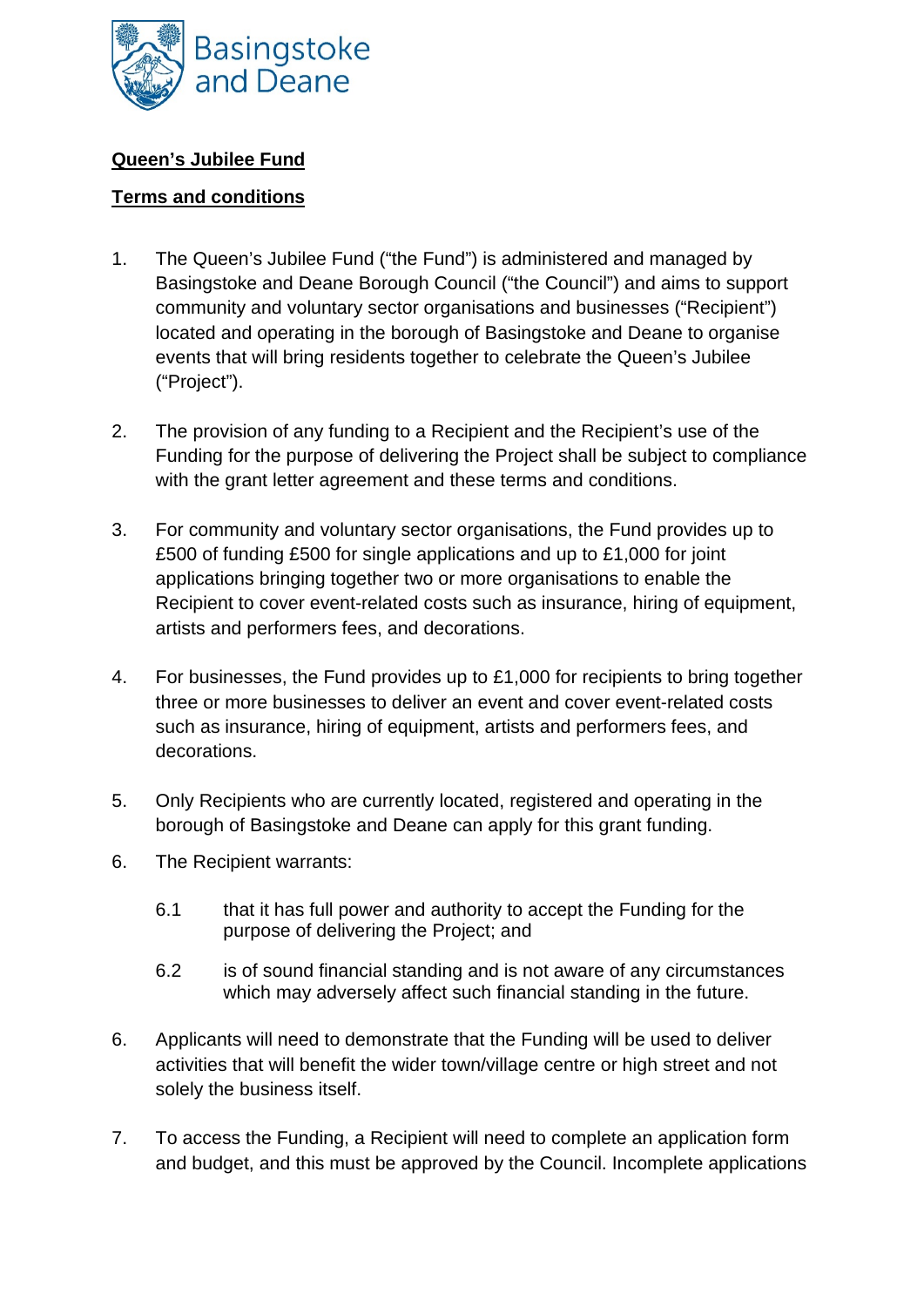will not be considered for the funding. Funding will be allocated on a first come, first serve basis.

- 8. The Scheme closes on 29 April 2022 and applications received beyond this date will not be considered.
- 9. The approval or refusal of a grant is at the absolute discretion of the Council and there will be no right to an appeal process.
- 10. The Council will not provide any Funding for expenditure incurred prior to the grant offer being made and the grant letter agreement being signed by the Recipient and returned to the Council.
- 11. The Funding must only be used for the purpose intended, as outlined in the application, and specified in the grant letter agreement.
- 12. The Funding must not be used for capital purchases, including capital improvements to infrastructure.
- 13. The Funding must not be used to cover any VAT incurred on the Programme that will be recoverable. The Recipient must only include in its application any irrecoverable VAT expected to be incurred.
- 14. The grant must be taken up within 28 days after the issue of the grant offer letter. Any grant not used shall be refunded to the Council.
- 15. The applicant will need to sign the grant letter agreement within 4 weeks from the date of the grant letter agreement, otherwise the offer will be withdrawn.
- 16. The Recipient shall not make any material changes to the delivery of the Project or the approved grant without having notified the Council and obtained the prior written approval of the Council. Failure to comply with this condition may invalidate the grant offer even if the additional work is not grant aided.
- 17. The Recipient shall recognise that it is receiving public funding and accept the responsibility of the Council to account for these monies.
- 18. The Council may upon serving written notice on the Recipient immediately terminate the grant offer in the event of:
	- 18.1 a misuse of payments made by the Recipient;
	- 18.2 a breach of the law by the Recipient; or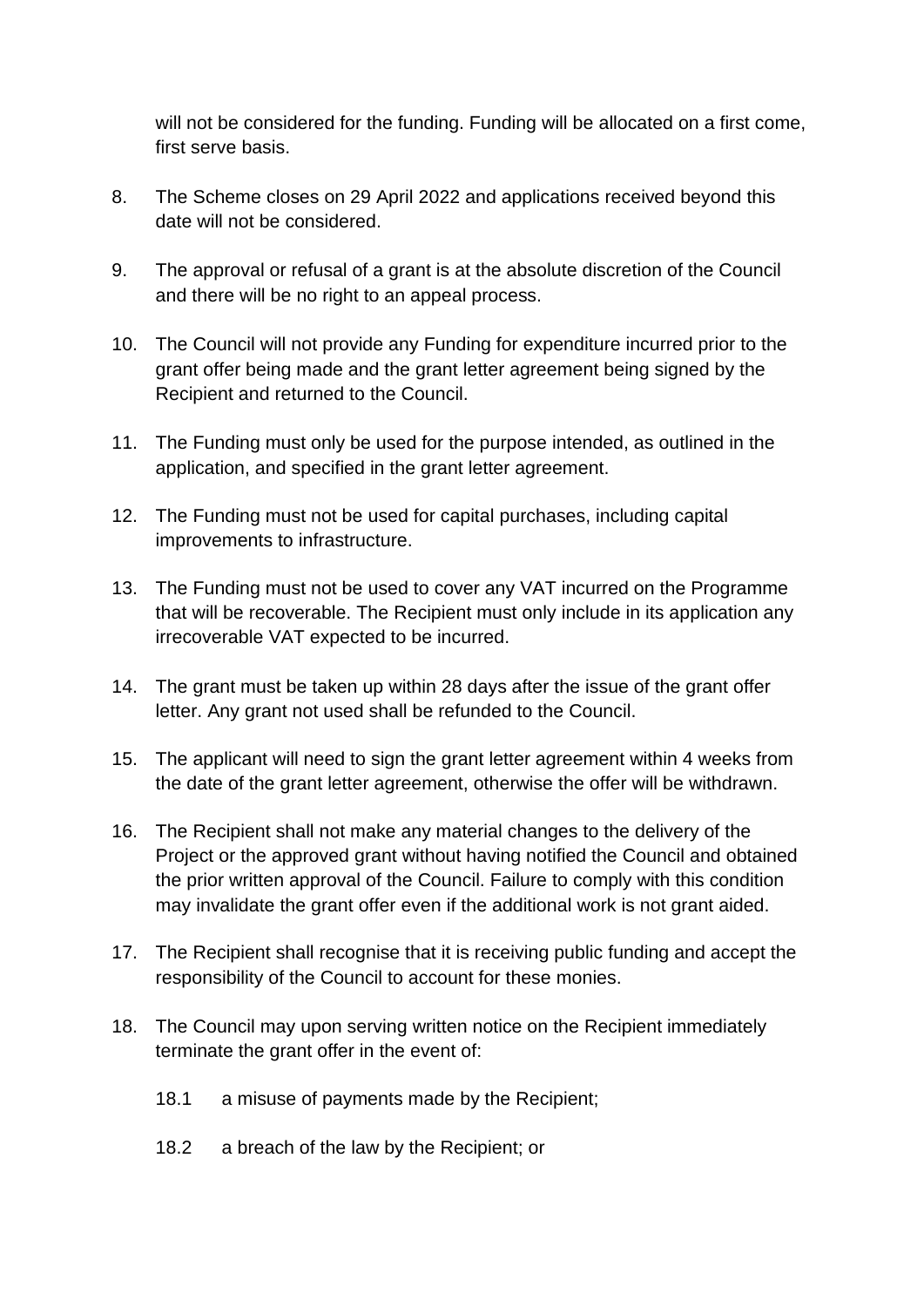- 18.3 a failure by the Recipient to comply with the terms and conditions of the grant offer letter, provided always that the Council will give the Recipient a period of 14 days within which to appeal and/or remedy the failure.
- 19. The council has the right to seek repayment of the grant should the grant conditions not be met and will undertake the necessary action to recover any grant payment. Any unspent funding on completion of the activities as described in the application form will be refunded to the Council.
- 20. The Recipient acknowledges that the Council is subject to the requirements of the Freedom of Information Act 2000 and Environmental Information Regulations 2004 (SI 2004/3391) together with any guidance and/or codes of practice issued by the Information Commissioner or relevant government department in relation to such legislation. The Recipient shall provide all necessary assistance and cooperation as reasonably requested by the Council to enable the Council to comply with its obligations under the legislation.
- 21. Each party shall comply with the requirements of the Data Protection Legislation in respect of any activities which are subject to this agreement and shall not knowingly do anything or permit anything which might lead to a breach by the other of the Data Protection Legislation.
	- 21.1 Data Protection Legislation: all applicable data protection and privacy legislation in force from time to time in the UK including UK General Data Protection Regulations (UK GDPR); the Data Protection Act 2018 (DPA 2018) (and regulations made thereunder) and the Privacy and Electronic Communications Regulations 2003 (SI 2003/2426) as amended and all other legislation and regulatory requirements in force from time to time which apply to a party relating to the use of personal data and privacy, including where applicable the guidance and codes of practice issued by the Information Commissioner; and
	- 21.2 "**controller**", "**data subject**","**personal data**" and "**processing**" have the meanings given under the Data Protection Legislation.
- 22. The Recipient shall comply with the requirements set out in the Equality Act 2010 and other relevant legislation, or any statutory modification or re-enactment thereof.
- 23. The Recipient will be responsible for complying with the Health and Safety at Work Act 1974 and any other Act or Regulation relating to the health and safety of persons and any amendments or re-enactments thereof.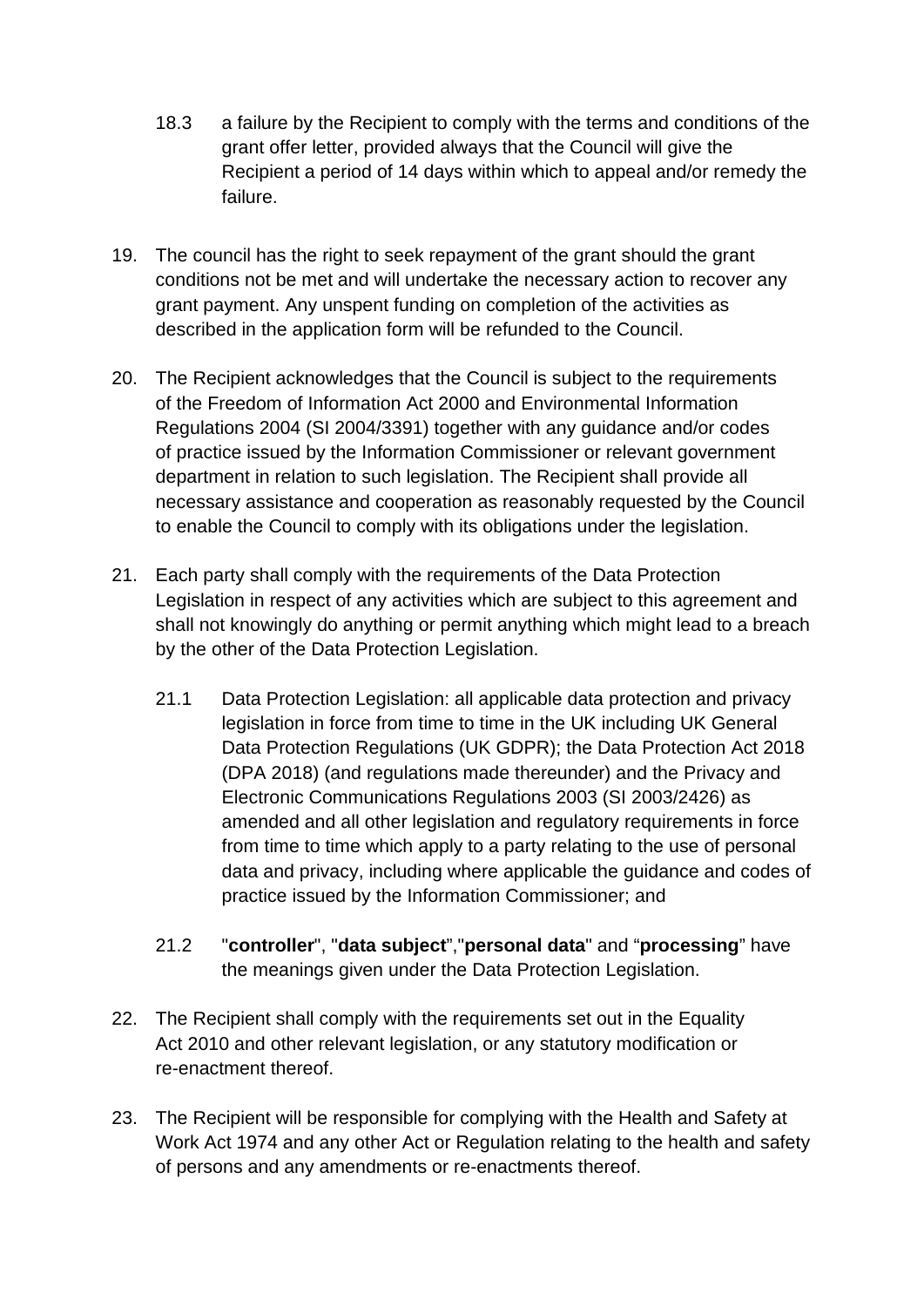- 24. The Recipient shall, to the extent that delivery of the Project will cause it to come into contact with children or vulnerable adults, have safeguarding children and vulnerable adult policies in place that comply with legislative requirements, Government guidance and the terms of the Council's Policy and Procedure for the Safeguarding of Children and Vulnerable Adults.
- 25. Payment will be made in advance. Upon completion of the activities, the Recipient will need to submit within 28 days a report describing what activities took place, how many people were engaged and provide a detailed breakdown of expenditure together with copies of receipts and invoices.
- 26. Any notice to be given by either party pursuant these terms and conditions will be in writing and may be given personally, sent by email or by pre-paid registered post to the address for services as specified on the grant agreement letter.
- 27. The Recipient must inform the Council of any changes to the organisation or changes of organisation address and telephone number.
- 28. The Council may contact the Recipient to request information for the purposes of monitoring the Recipient's Project.
- 29. All news releases, public statements, event speeches and, where possible, media interviews relating to the Fund, should feature a written or verbal acknowledgement of the Council's support. The use of the logo and associated text must comply with the Council's Communications Guidance, as provided to the Recipient.
- 30. The Council reserves the right to publish illustrations, photographs, or other details of your project in promotional literature and other documents associated with Council's grant scheme.
- 31. The Recipient shall maintain polices of insurance in respect of the Project and against all other risks and liabilities that may arise out of the performance of this Agreement. The recipient will maintain an appropriate level of insurances to cover the public and personal liabilities of the Recipient's staff, service users and its activities.
- 32. None of the provisions shall constitute or be deemed to constitute a partnership or a relationship of principal and agent or any other fiduciary relationship and neither party has authority to bind the other in any way.